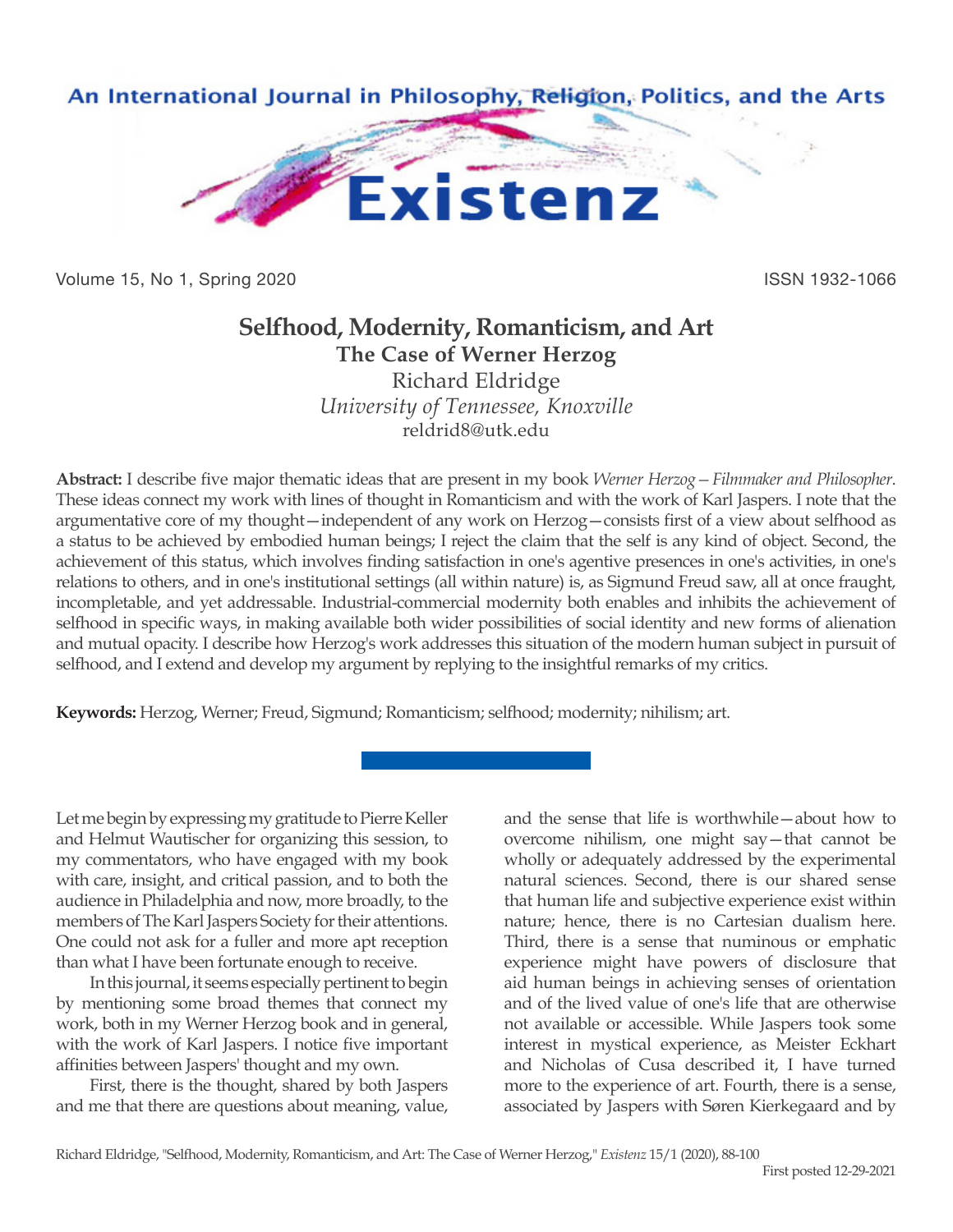me with William Wordsworth, Friedrich Hölderlin, and Ludwig Wittgenstein, that human lives are marked by a kind of itinerancy, in having available no fixed, absolutely dispositive *arché* (no voice of God) such that encounter with it might yield finished and incontrovertible doctrinal thought; the possibility of further, disruptive numinous experience always remains open. Fifth, there is our shared sense that the overcoming of nihilism and the achievement of a sense of orientation and meaning in one's life are open processes that are not detached from broader courses of interpersonal histories and sense-experiences.

*Werner Herzog: Filmmaker and Philosopher* is the second title in a series, $\frac{1}{2}$  conceived and edited by Costica Bradatan, called *Philosophical Filmmakers*. The first volume by Vittorio Hösle was on Eric Rohmer (2016), and as of today, five additional volumes have been published; some sixty or so further volumes are planned.

The idea of the series was that a philosopher should be given the space to write freely about how and why the work of an individual filmmaker has mattered to him or her. Bradatan's compelling thoughts, I conjecture, were that this would both open up a new, perhaps more humanist-philosophical way of thinking about film and enable philosophers to write about what they cared about, and what others might care about, in a manner that is more creative and less under the constraints of professional protocols than usual. I took this thought and ran with it. The result, I think my readers will agree, is a book that is personal and direct, in setting out my responses to Herzog's films, both positive and negative, and in developing my understanding of why and how they matter. I particularly appreciate Francey Russell's remark that my "text about film...prompts a reader to look up often, to reflect on one's own experience of cinema and much else" in a way that unsettles one's sense "of the nature and limits of philosophy itself."2 At the broadest level, that is exactly what I was trying to do.

The book is organized into four longish chapters: a general introduction on Images and Contemporary Culture, followed by chapters on Nature, Selfhood, and History. The argumentative core of the book, into which my accounts of Herzog's work is woven, is most evident in two places. The first place consists of the first twelve pages of the chapter on Selfhood, where, without talking about Herzog at all, I analyze the concepts of substance, subject, human being, person, and self, drawing on Aristotle, G. W. F. Hegel, Martin Heidegger, and Stanley Cavell, and guided somewhat by Peter Hacker's work on human nature.<sup>3</sup> The short bottom line here is that there is no such object as the self; rather, selfhood is a status concept, or selfhood is something to be achieved, via the formation of a comparatively stable and secure ego that is cathected continuously to its activities and relationships, and more broadly to its ongoing life in time.

The second crucial part is the general discussion in the Introduction of the problem of overcoming nihilism or of finding meaning in life, a discussion that draws most closely on Sigmund Freud's *Civilization and its Discontents*, and, in addition to Hegel, Heidegger, and Cavell, also brings into view Pierre Hadot and Maurice Merleau-Ponty, as well as some of Herzog's own remarks. The short bottom line here is, first, that liberal, commercial, and industrial modernity both enables and inhibits the achievement of selfhood in important specific ways, and, second, that art and the experience of art, and in particular of Herzog's films (among many other things), can play a productive role in furthering the achievement of selfhood under current cultural conditions. Liberal modernity enables the development of manifold forms of individuality, and it makes available to many (but not to all) historically unimaginable forms of ease, enjoyment, and health, but it also threatens to overwhelm individuality with deadening industrial work, with widening social opacities, inequalities, and antagonisms, and (via a kind of Schopenhauerian materialism that rejects any sense that ultimate reality is scripted or meaningful) with the sense that life is overwhelmingly and ultimately a matter of pain and suffering.

These two bottom lines—the achievement of selfhood as a standing problem; and the character of liberal, industrial, commercial modernity in shaping both that problem and possibilities of addressing it—plus the further thought that art might help in

<sup>1</sup> Richard Eldridge, *Werner Herzog: Filmmaker and Philosopher*, London, UK: Bloomsbury Academic, 2019. [Henceforth cited as *WH*]

<sup>2</sup> Francey Russell, "The Screening and Screenable Animal," *Existenz* 15/1 (Spring 2020), 107-110, here pp. 107, 109. [Henceforth cited as *FR*]

<sup>3</sup> P. M. S. Hacker, *Human Nature: The Categorical Framework*, Malden, MA: Blackwell, 2007.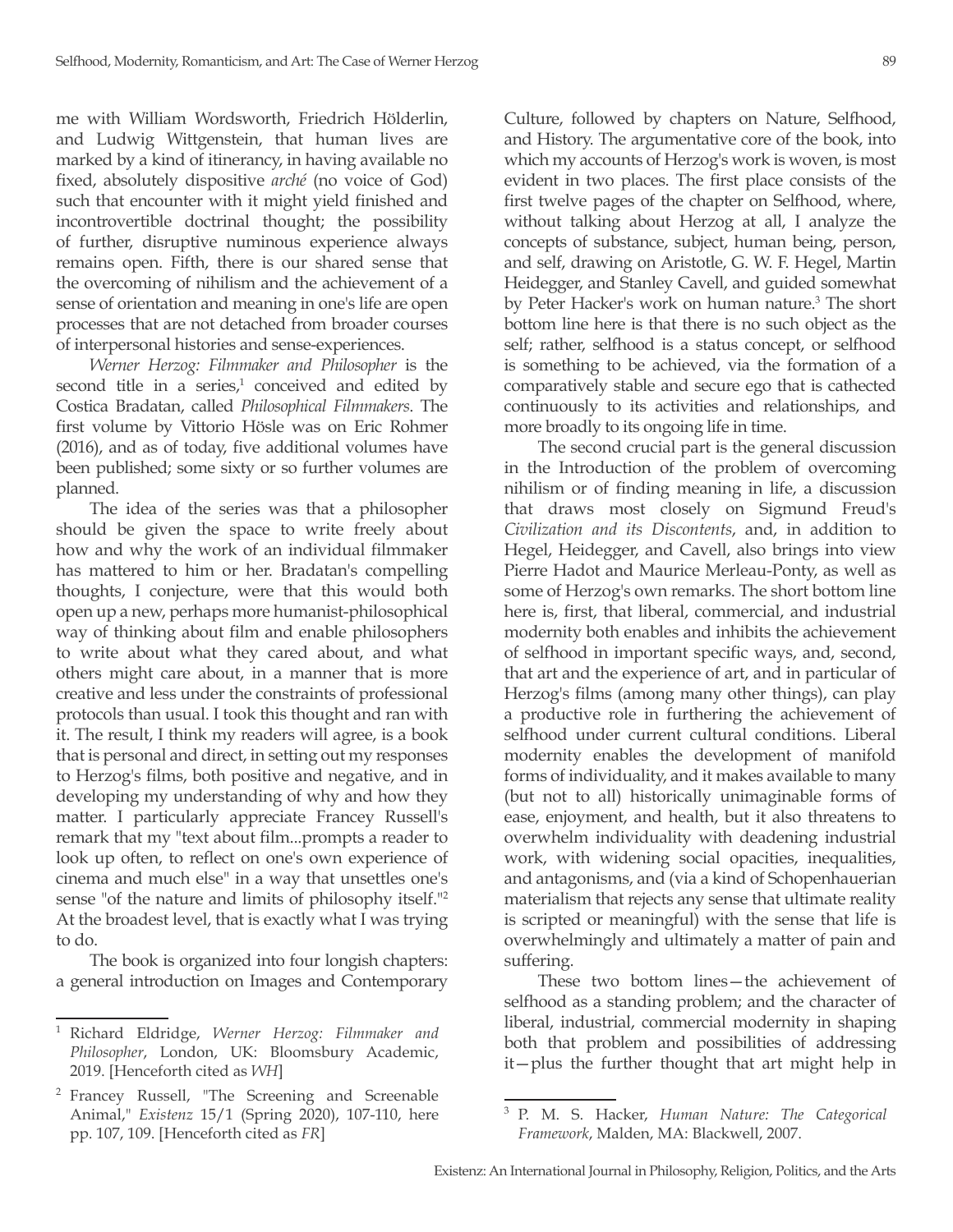achieving a transformed selfhood are the main thematic ideas that organize the book. They resonate both with Jaspers, as I have indicated, and as my commentators have indicated, they also resonate with other figures whom I have taken up in my writing prior to this book, namely Wittgenstein, Cavell, Kant, Hölderlin, Wordsworth, and Friedrich Nietzsche.

Regarding Herzog in particular, then, the main idea is that his films productively address the problem of one's achievement of selfhood under the conditions of modern life. I will not talk about individual films here, but instead make only two short points. The first is the general point that I read Herzog's films as displaying a kind of courage or heroism in facing up to a problem that is, as I see it, both unsolvable with any completeness and yet addressable. Of course, not every Herzog film does this equally well or even, I think, successfully. But the percentage of successes is high, and at its best Herzog's work is as good as it gets, though of course there are other modes of address to this problem. There are also other ways of constructing film than Herzog's and, more broadly, other ways of making art that are very different from Herzog's and that are important, too. Second, whatever courage or heroism (without triumphalism) is displayed in Herzog's films, especially when at their best, it is importantly leavened by irony and qualification, and it is importantly distributed or achieved among the characters (actual and fictional), on the one hand, and the director, whose presence is evident in editing, stylization, scoring, and the use of the gaze of the camera, on the other. Here it might be of some help to say that in my view something similar is true of literary art in general, as readers' identifications are mobilized and held by both presented characters (fictional or actual) and authorial attentiveness.

Thus, my overall aim was to show that there is an existential problem of the achievement of selfhood, that this problem takes a particular shape in modernity, and that Herzog's films productively address it without solving it. They do this in particular by bringing into view through images experiences of the numinous and senses of passionate commitment, for characters in the films and for viewers, where these experiences and senses solicit our identification and trust while also risking madness and inviting mistrust. It is, therefore, worthwhile to think both about and along with them, as one confronts one's own problems of the achievement of selfhood within the framework of modern life.

## **Response to Verena Kick**

Verena Kick accurately and elegantly summarizes my main thematic concerns in writing that according to me

the pursuit of selfhood is essentially a role that both [Herzog's] protagonists and viewers (and by extension also Herzog himself) attempt to achieve once they are thrown into and embodied in nature and history.<sup>4</sup>

Indeed, I extend this thought to human beings as such, whom I regard as always already cast on the path to selfhood (self-consciously or not, as may be) in the form of seeking, but never quite fully arriving at, full satisfaction and at-homeness in their activities, relationships, and institutional settings. Human beings seek, but never quite fully find, the expression of their distinctive personalities, energies, and points of view in ways that win recognition from others in general and that are stable as a result. This is, of course, a Hegelian line of thinking, dropping, however, Hegel's sometime claim that this *telos* can be fully achieved. One reason why the achievement of selfhood is never complete is that, as Kick notes, "the path to selfhood" is marked by a "gap between one's own purpose and self-reflectiveness compared to nature's purpose" (*VK* 102), since nature's purpose (if there is one at all) is both inscrutable for human beings and frequently enough hostile to their interests. The lives of reflective, desiring beings are inevitably marked by this kind of gap (again, whether self-consciously or not) that opens space for further reflection (practiced self-consciously or not). A second, related reason for the standing incompleteness of the achievement of selfhood is provided both by the manifold differences in specific passion and interest between distinct individuals and by the many different and mutually incompatible ways in which human beings have organized their social lives, each of these ways being marked, too, by internal conflict. Largely by way of engaging with Freud, I develop some reasons in support of this picture of human life.

In light of this general philosophical anthropology, I take Herzog's films to address the standing problem of the achievement of selfhood through the artistic construction of successively modulating images of various forms of partial achievement and partial failure. There are, for example, the tragedies of Kasper

<sup>4</sup> Verena Kick, "Making Philosophy Accessible: Werner Herzog's Filmmaking and the Issues of Nature, Selfhood, and History," *Existenz* 15/1 (Spring 2020), 101-106, here p. 102. [Henceforth cited as *VK*]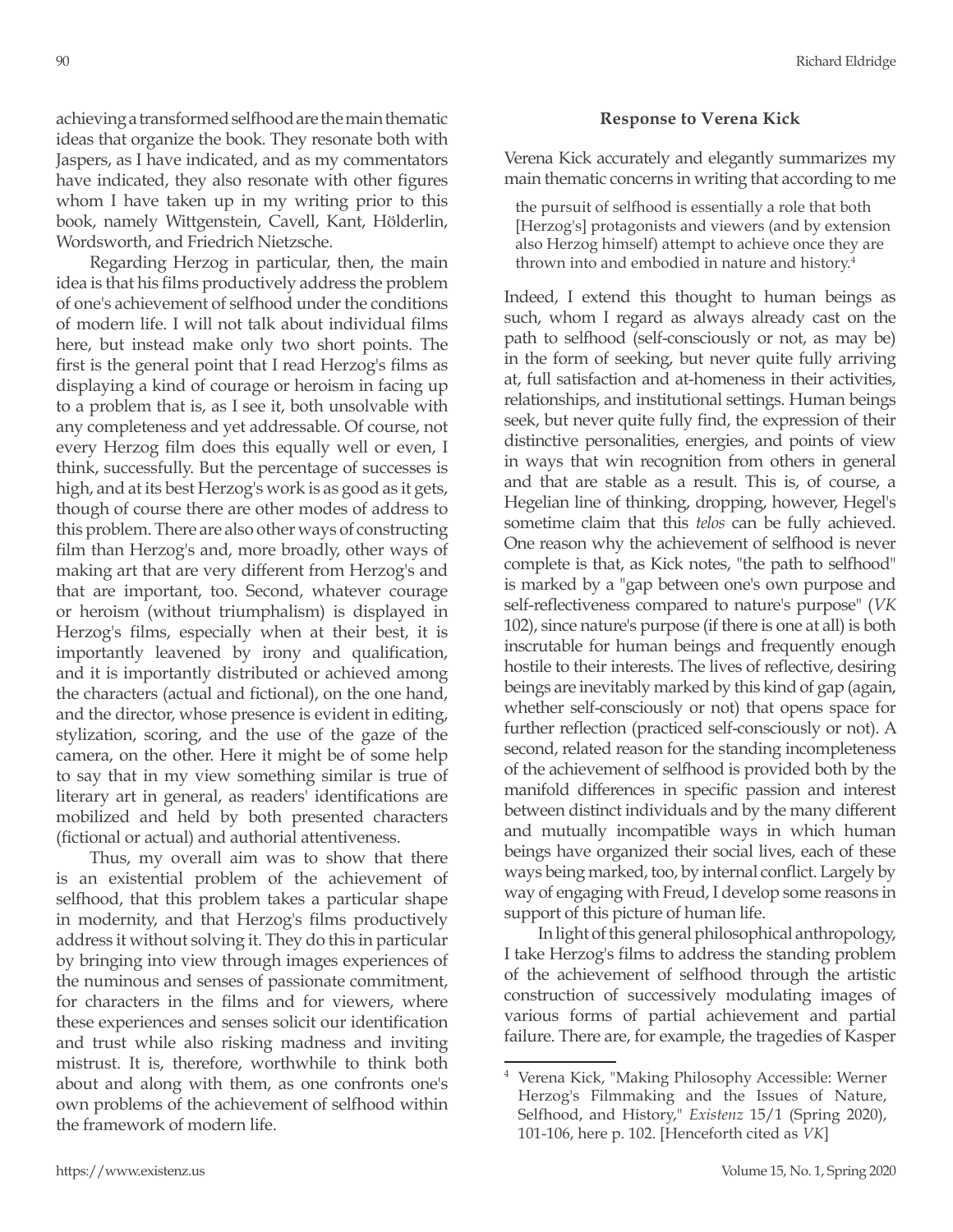Hauser, both Stroszeks, and the dwarves in *Even Dwarfs Started Small* (1970)—figures who are stuck in unsatisfying repetitions and subjected to violence in ways that significantly restrict their achievements of selfhood. These figures remain persons in my usage of the word, in their being human beings who are to some extent responsive to reasons, able to carry on conversations, to reflect, and to participate in human life. In fact, most human beings are often or sometimes no more responsive to reasons than these protagonists are. Yet their achievements of full cathexis to their lives are badly stunted by hostile forces. Or there are the comparative, but fraught successes of the woodcarver Steiner, Little Dieter, Juliane Koepcke, and the scientists in *Encounters at the End of the World* (2007) and *Cave of Forgotten Dreams* (2010). Or there is the sheer narcissistic madness of Aguirre. In each case there are, as Kick rightly sees, "unusual political concerns present" (*VK* 105), as I see it, "essentially by way of stylization" (*WH* 173) as the audience is shown figures who are suffering, reflecting, changing, and surmounting or succumbing to obstacles in various ways. Some cases, perhaps in particular the feats of bodily activity on the parts of Steiner, Dieter, and Juliane Koepcke, as well as the figures in *Encounters at the End of the World*, point to what I call "possibilities of resistance to modern emptiness" (*WH* 183) that one might refiguratively take up to some degree in one's own distinct historical settings. For example, in *The White Diamond* (2004), Graham Dorrington's combination of curiosity, enthusiasm, and wonder, leavened with self-irony and directed at both nature and technology, is also a useful model of this kind of productive resistance to emptiness.

Noting all this, Kick wonders about the less successful cases of

subjects that struggle both with external influences and the actualization of their selfhood, while either not having achieved or having fully rejected "personhood," and hence who might not fulfill any roles, norms, or have the status of a moral being. [*VK* 103]

The answer to this is that human beings are all such subjects. While they possess some powers of reflection and agency that they can sometimes employ with comparative success, human beings are also in the end always already subject to (or subjects of) historical and natural processes that they can neither fully understand nor fully control. To that extent, as I have argued elsewhere, human life is more accurately captured by

tragedy than by comedy.<sup>5</sup>

Even in the most reduced, hostile, and exigent circumstances of defeat, however, human beings retain their moral status: their entitlement, as beings capable of reflection and of articulating and pursuing their distinct individual ends, to treatment with respect. Once acquired (as it normally is explicitly in the course of learning language and becoming minimally responsive to reasons, or even earlier in having a biologically enabled potential for becoming responsive to reasons), the status of being a moral being or person is not something that can be simply lost (though it can be provisionally forfeited, for example through criminal behavior), even if one's efforts at leading a human life with self-respect and the respect of others are tragically thwarted and crushed—as they sometimes are, both in life and in Herzog's films. Stroszek, in particular, strikes me as a kind of moral hero—certainly someone with the status of a moral being—in his defeats.

Kick further nicely summarizes my analysis of how the movie camera in general and Herzog's use of it in particular enable the viewers both to participate in and to reflect on the experiences and thoughts of other human subjects who are bound up in the pursuit of selfhood. Through Herzog's editing viewers come to occupy, as she puts it, "a privileged position of meta-reflection that allows them to pay attention to the contrast between" (*VK* 103) what I call "nature's indifferent self-development" (*WH* 90) "and one's capacity of becoming an outsider" (*VK* 103) that is bound up, as I put it, with "reflective intelligence and language" (*WH* 92). That is, Herzog cuts from images of the swifts circling in front of the waterfall, to images of and conversation between Graham Dorrington and Mark Anthony Yhap, and then back again to the swifts. The viewers also see what Dorrington and Yhap see that prompts their thought and talk, they hear Dorrington and Yhap's conversation against the background of what the viewers already know about them, and the viewers are further instructed by the score to share in the open-hearted wonder and

<sup>5</sup> Richard Eldridge, "How Can Tragedy Matter for Us?" in *The Persistence of Romanticism: Essays in Philosophy and Literature*, Cambridge, UK: Cambridge University Press 2001, pp. 145-164, especially p. 164: "when we seek to reach some understanding of the mind and its places in culture and nature, then tragic representations have some claim to being regarded as the most illusion-free representations of reality."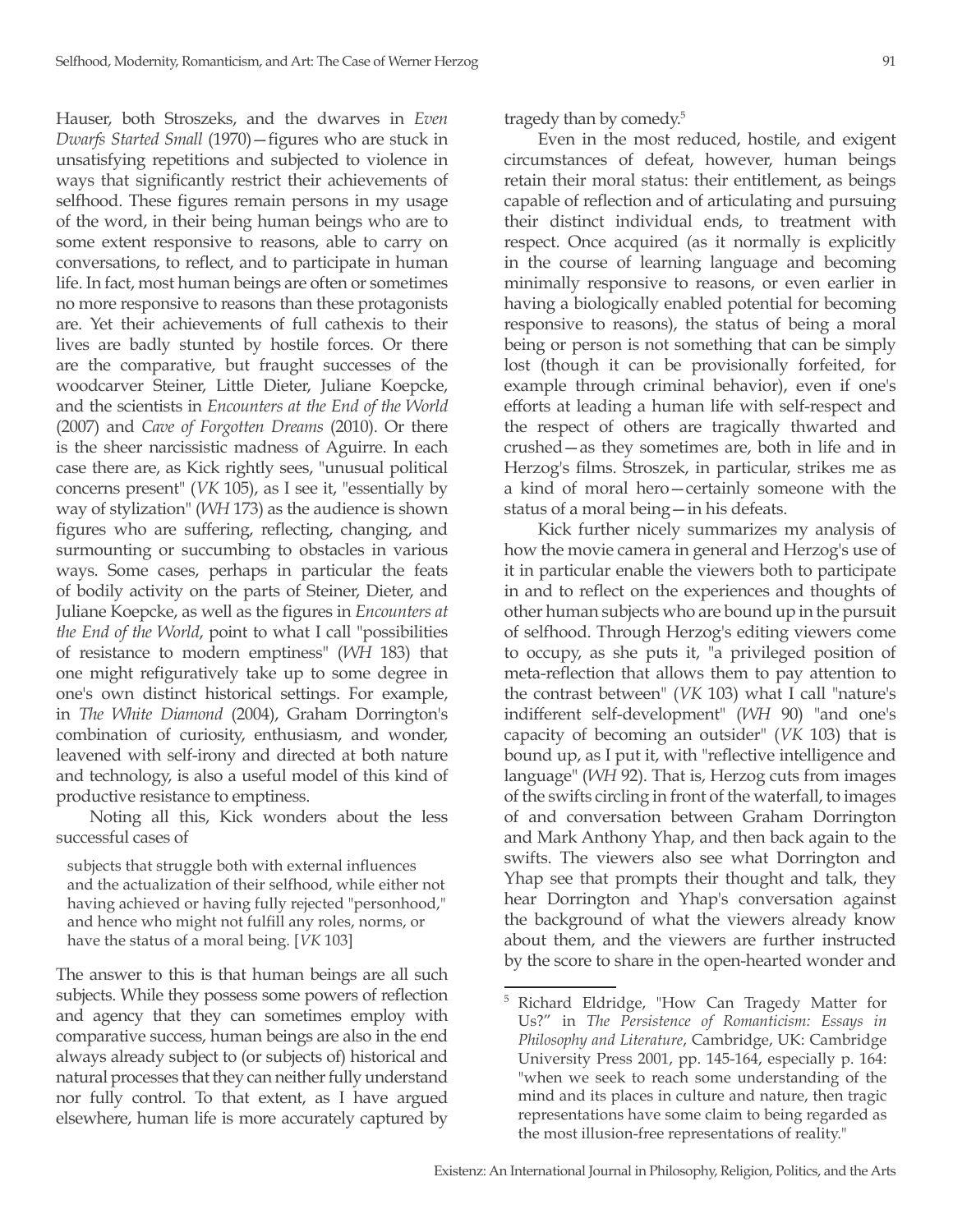curiosity, coupled with the acceptance of limitations, that Dorrington and Yhap express and that Herzog's use of the camera captures and expresses in its way.

Finally, Kick wonders whether Herzog's repetitions in

revisiting religious protagonists and his fascination with the corporeality of religious acts…can also be applied to Herzog's interaction with the cinematic image, aiming to make his viewers see what would remain otherwise unseen. [*VK* 104]

The answer to this is an emphatic yes. Heightened modes of bodily involvement in repeated activity connect religious pilgrims and ritualists, as Herzog presents them, with virtuoso auctioneers and worldclass athletes, and through his presentations of them Herzog argues that in their bodily involvements these figures are touched by something out of the ordinary. It is then up to viewers to sort out how far they might trust these involvements or instead are to regard them—sometimes also—with bemused suspicion, as they are surely directed to do in the case of Ashrita Furman in *Encounters at the End of the World*.

One of the most interesting thoughts that I find in Herzog and that I am prompted to by Kick's question is that the achievement of selfhood both, first, requires a willingness for repetition, for doing something skillfully over and over, but also, second, that achieving this frequently involves obsessiveness and weirdness. I am thinking here of the auctioneers in *How Much Wood Could a Woodchuck Chuck?* (1976), of Steiner's ski-jumping, and of the obsessively repetitive pilgrims and ritualists who populate Herzog's documentaries on religion. A further thought to which Kick prompts me is that Herzog himself is an obsessive, repetitive moviemaker who frequently risks bodily harm in the course of filming. At age eighty, after by my count over one hundred films, he is still going strong, with three films scheduled for release soon, and in his oeuvre he obsessively revisits certain topics: religious devotion, life in extreme places such as the Peruvian jungle or Antarctica, and figures of obsession or possession such as Timothy Treadwell, Huie Rogers, and Gene Scott. This suggests, as Kick proposes, that Herzog's "filmmaking itself is also turning into a spiritual act," (*VK* 104), as he explores possibilities of repetition that embody successful sensuous meaning-making. I think the audience's attention is held as much by

Herzog's own obsessive agency, often under extreme circumstances, as it is by the human subjects whom he explores in his work, and I could not agree more.

# **Response to Francey Russell**

Francey Russell focuses initially on André Bazin's ideas that were further articulated by Cavell, that film—or at least photographically produced film, as opposed to cartoons and computer-generated imagery (CGI films)—captures and presents the world on screen and that this fact has something to do with the special, medium-specific powers of photographic film as a form of art. "Successful cinema, and successful writing about cinema" as she puts it,

make perspicuous this uncanny continuity of the world on screen with the world humans inhabit, where such reflection can generate not only anxiety but also wonder. [*FR* 108]

This is a thought that I am happy to endorse, and I conjecture that the wonder she has in mind occurs distinctively when a movie successfully invites and sustains lingering in its particular filmic densities, as opposed to focusing on a detachable message that is mongered. Through the compelling filmic image, one sees the world—one's actual world—anew in a guided, emotion-saturated way. Herzog is a kind of master in presenting what the film scholar Daniel Yacavone calls a film world—that is, the actual world presented in a consistent, compelling stylized way on film.<sup>6</sup> This form of presentation is different from the creation of a fictional world or a story world that Kendall Walton talks about.<sup>7</sup> It is, rather, the real world captured and

<sup>6</sup> Daniel Yacavone, *Film Worlds: A Philosophical Aesthetics of Cinema*, New York, NY: Columbia University Press 2014, p. 4: "It is vital and necessary to distinguish between the more or less skillfully constructed fictional storyworlds present within narrative films and the larger, multidimensional, and aesthetically realized worlds of film as artworks." See also p. xiv: "A 'film world'... is a singular, holistic, relational, and fundamentally referential reality...that relies heavily on the given properties of the preexisting realities out of which a film is more or less creatively and skillfully made."

<sup>7</sup> Kendall L. Walton, *Mimesis as Make-Believe: On the Foundations of the Representational Arts*, Cambridge, MA: Harvard University Press 1993, p. 4: "What all [fictional] representations have in common is a role in *make-believe*. Make-believe, explained in terms of imagination, will constitute the core of my theory."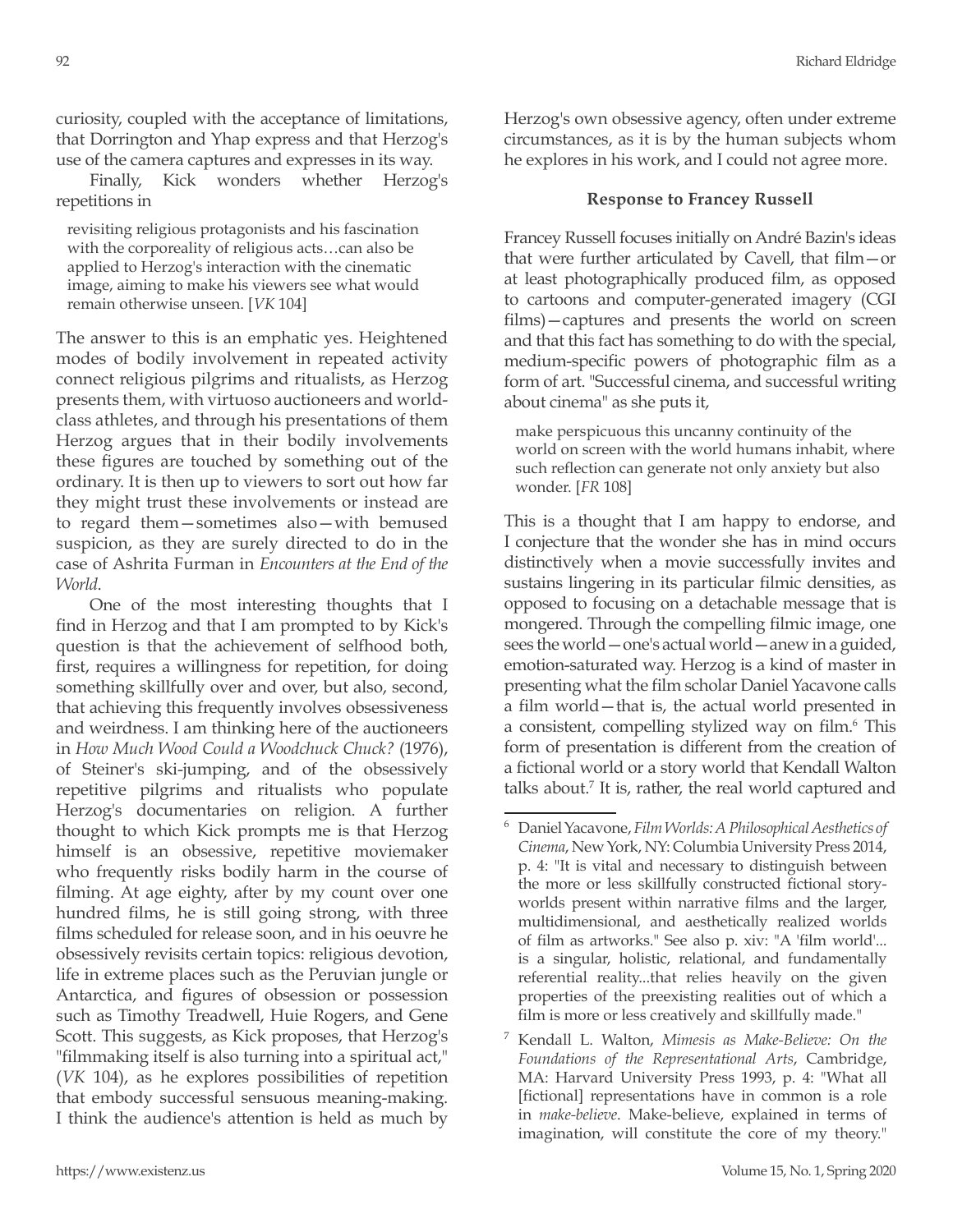screened in a particular, guided, coherent, and stylized way.

#### She then develops this thought by suggesting that

Herzog's stylization orients one's attention away from one's humanist preoccupation with the quest for a personally meaningful life, and toward the aesthetic, sensuous surface of human life. That is, cinematic aestheticization demonstrates that human beings and human activity can be considered in terms other than those provided by psychology and narrative, and it calls attention to the fact that human beings are themselves aesthetic objects that can be brought to a level shared with all other material things. [*FR* 109]

I am less sure about this set of ideas. Human beings certainly are material, visible objects, and their doings are likewise visible. Herzog does sometimes linger on human subjects and their aesthetic presence to the viewers, as in his tracking of Stroszek's humiliations and Aguirre's manias. But he also attends prominently, as Yacavone's work on film worlds suggests, to phenomena of nature: all the flowing rapids, swirls of fog, underground ice caves, mobile sand dunes, blowing grass fields, and so forth that populate his work. I wonder whether either form of attention—to human faces and bearings or to natural phenomena is in any important sense non-psychological. My sense is that the objects on which the camera lingers, both human subjects and nature, are presented as objects of and for the viewer's emotional experience, where the camera functons as a vehicle of the director's emotionally informed attentiveness to their modulating lives. That is, with and by means of the camera, Herzog is thinking and feeling things, and inviting the viewer to think and feel things about both the looks of human subjects and the looks of nature in highly guided ways. In the case of human subjects, that attention, as I have suggested, is directed to Stroszek's humiliations, as registered in his face, gait, and bearing, and not to the latter alone, or to Aguirre's madness as registered in his bearing and gait. By means of the camera, the audience sees these things, and in seeing them the audience is enabled and prompted to have thoughts and feelings about them.

In general, then, I do not see the opposition between attention to aesthetic surface and attention to psychology that Russell suggests. She observes that "Herzog's stylization calls attention to the aesthetic, spectacular, non-narrative dimensions of human life," adding that "these are some of the deepest, most real, and most human concerns" (*FR* 110). As the word "concerns" suggests, however, this stylization presents these aesthetic dimensions not only as objects of interest in themselves, but also as objects of momentary arrest within the viewers' unique ongoing courses of life, things about which figures in the films, the directorial gaze, and viewers stopped in their tracks, might variously be awed and chastened by, horrified at, spellbound by, or shocked at, in ways that then ultimately are to figure in their own senses of life. Otherwise, why make a film at all? So, Russell is right in noting that I might take aesthetic-spectacular versus narrativebroadly ethical to be "a false opposition" (*FR* 110). Importantly, however, the idea of fullness of attention to human life and nature (including their surfaces or looks) that Herzog's films at their best enact and promote is not a matter so much of the cultivation of "psychological interiority" (*FR* 110) as it is the cultivation of emotion- and thought-suffused practical comportment and stance toward and within the real, including a sense of humility and a sense of the partiality of one's own perspective. The moments of sudden arrest in fullness of attention that occur in Herzog's films importantly cut as much or more against as toward "the quest for a personally meaningful life" (*FR* 109) that is grasped in terms that one already understands; they compel the viewer, rather, to notice and think and feel otherwise.

Russell is also right that among Herzog's films, *Nosferatu the Vampyre* (1979) is perhaps the most highly formally stylized one, in drawing in detail on F. W. Murnau's composition in his *Nosferatu: A Symphony of Horror* (1922), and she is correct, too, in pointing out that there is some humor in Klaus Kinski's portrayal of Dracula. But why was that Murnauessque stylization chosen? Why homage to that rather than to a different Dracula film? Here there is, as I read it, considerable pathos in the film. Herzog's and Kinski's Dracula seems to me to present the Heideggerian-Taylorian thought that a life without death would be a life without meaning, as one then could no longer ask the question: "who or what shall I be (in my limited time on earth)?" but

See also pp. 60, 69: "What is fictional in a work is what appreciators of it (qua appreciators of it) are to imagine... Fictional worlds are associated with collections of fictional truths; what is fictional is fictional in a given world—the world of a game of make-believe, for example, or that of a representational work of art."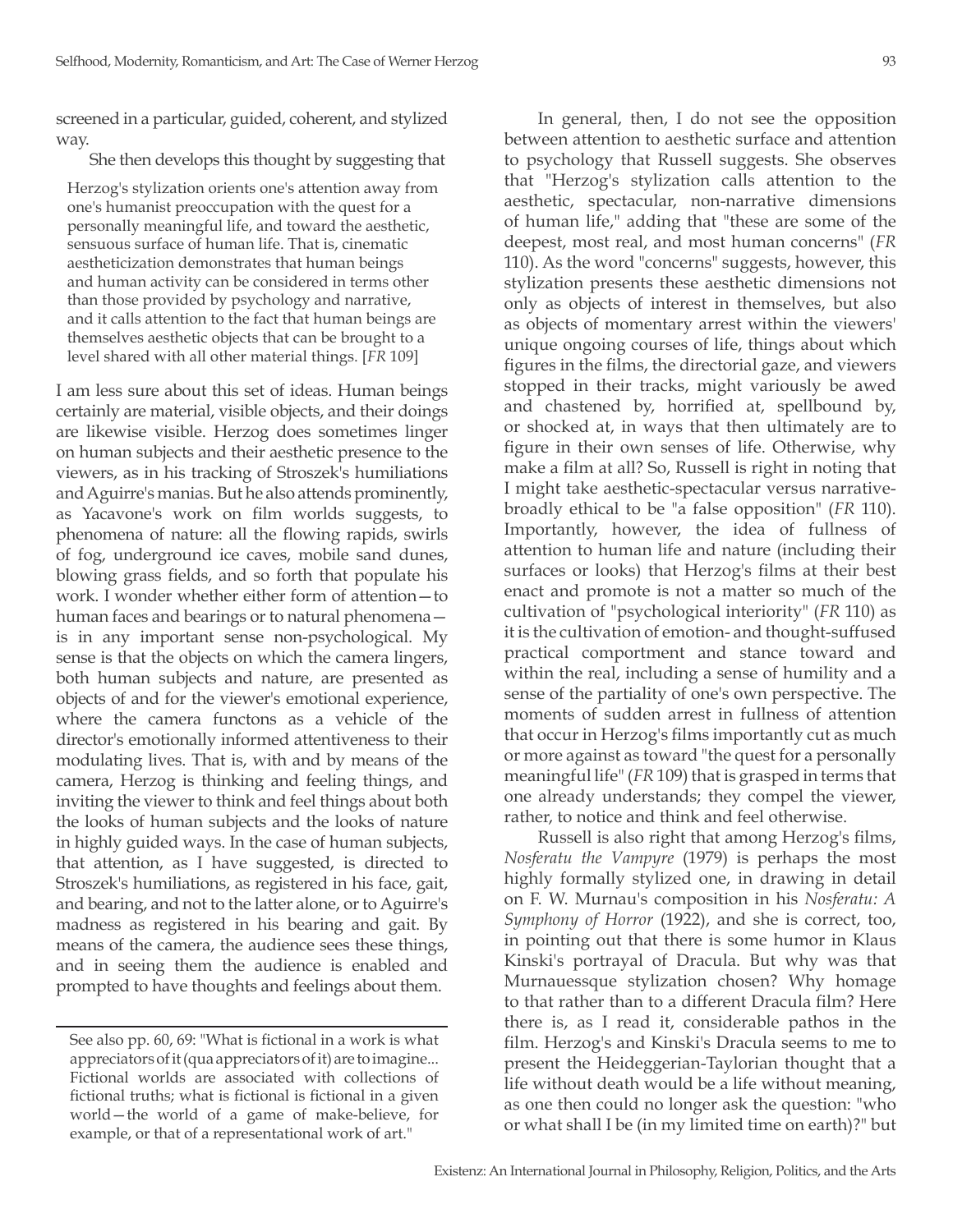only "who or what shall I be next (in a life without end)?," perhaps together with an undercurrent of irony and humor at the self-absorbed character of spending one's whole life worrying about meaning that is nowhere to be found. All this is presented as something that it would be apt for anyone to confront and feel, precisely because one perhaps tends narcissistically to repress such thoughts and feelings in one's continual pursuits of material comfort.

As for what Russell called (in her spoken remarks but not in the published text) Herzog's "frankly masculine grandiosity and self-satisfaction": this is something I cannot deny, and there are times when I, too, am suspicious of it, perhaps especially in his autobiographical film *Portrait* (1986), which is more than a little over-the-top in presenting Herzog alone, striding through mountain valleys, wearing a dark-green loden cape and heavy boots and intermittently stopping to read from his journals. (I include this paragraph in light of the fact that many viewers have had a similar sense of Herzog's markedly masculine style.) At the same time, however, there is sometimes in what she calls his masculinity grandiosity and self-satisfaction also something that I think is worth admiring, for both men and women. Here I take masculinity and femininity as styles of subjectivity rather than anything that is fixed by biology. What I mean is the form of courage in facing up to the ultimate unknowability of a hostile nature and to the consequent unavailability of any clearly formed, conceptually tidy doctrine of how to do well in a life that is, inevitably, a camel ride to the tomb. A few women in some of the films seem to share in this courage—for instance, Juliane Koepcke in *Wings of Hope* (2000) or Karen Joyce in *Encounters at the End of the World* (2007)—though I do not doubt that as a matter of socio-cultural history it is a style that is generally coded masculine. More importantly, that masculine style attaches to Herzog's directorial gaze, in his choices of subjects, plots, and *mises-en-scène*. I do not expect everyone either will or should love every instance of this attention. But as one directorial style among many, and itself leavened with humor (as in the shot of the chimp riding a goat in *Encounters at the End of the World* or that film's somewhat mocking use of Ashrita Furman), it does seem to me to offer genuine resources for thinking about and responding to life intelligently and emotionally, though never with absolute command.

94 Richard Eldridge

### **Response to John M. Baker, Jr.**

John Baker is on target in seeing my readings of Herzog's films as taking place "against a broadly construed understanding of Romantic and post-Romantic aesthetics."<sup>8</sup> He worries, however, that my readings are too recuperative and therapeutic—too Wordsworthian and Schillerian (as he reads these figures)—and not disruptive enough along lines marked about by Walter Benjamin, Jean-François Lyotard, and Charles Taylor. He argues that recuperative-therapeutic Romanticism that elicits meaning from images or experiences is no longer relevant to current times, and he proposes a counter-epiphanic focus on a disturbing, nondisclosive, autotelic image that finds its end in itself or, if it discloses anything, discloses only "by means of indirection, silence, and abstraction" (*JB* 116). Oddly enough, however, he also criticizes what he sees as my "focus...on single frames from the films, or, on occasion sequences" (*JB* 112), at the expense of considerations of genre and plot, while also himself noting that such a focus on

the singular moment [and] the peculiar power of the aesthetic to resonate with an audience and to create resonances between different objects and across perceptual fields [are] central motifs in Benjamin. [*JB* 116]

He concludes by complaining that I fail to provide criteria for the adequacy of the singular images on which (so he thinks) I uniquely focus in a therapeutic spirit (*JB* 118). Finally, he notes, aptly, that my readings of Herzog undertake to align his work with Karl Jaspers' thought "that one has at best ciphers of transcendence" (*JB* 118).

Clearly some sorting out is in order. Broadly speaking, the comparison with Jaspers is on the mark, and the version of Romanticism that I favor and see Herzog's films as developing in fruitful new ways splits the difference between Wordsworthian and Benjaminian Romanticism as Baker understands them. My reading of Wordsworth is less recuperative than his, and my reading of Benjamin is modestly more recuperative. To take Wordsworth first: while Wordsworth's announced intention is to find "Paradise, and groves /Elysian, Fortunate Fields—

<sup>8</sup> John M. Baker, Jr., "Werner Herzog Between Romanticism and Late Modernity," *Existenz* 15/1 (Spring 2020), 111-119, here p. 111. [Henceforth cited as *JB*]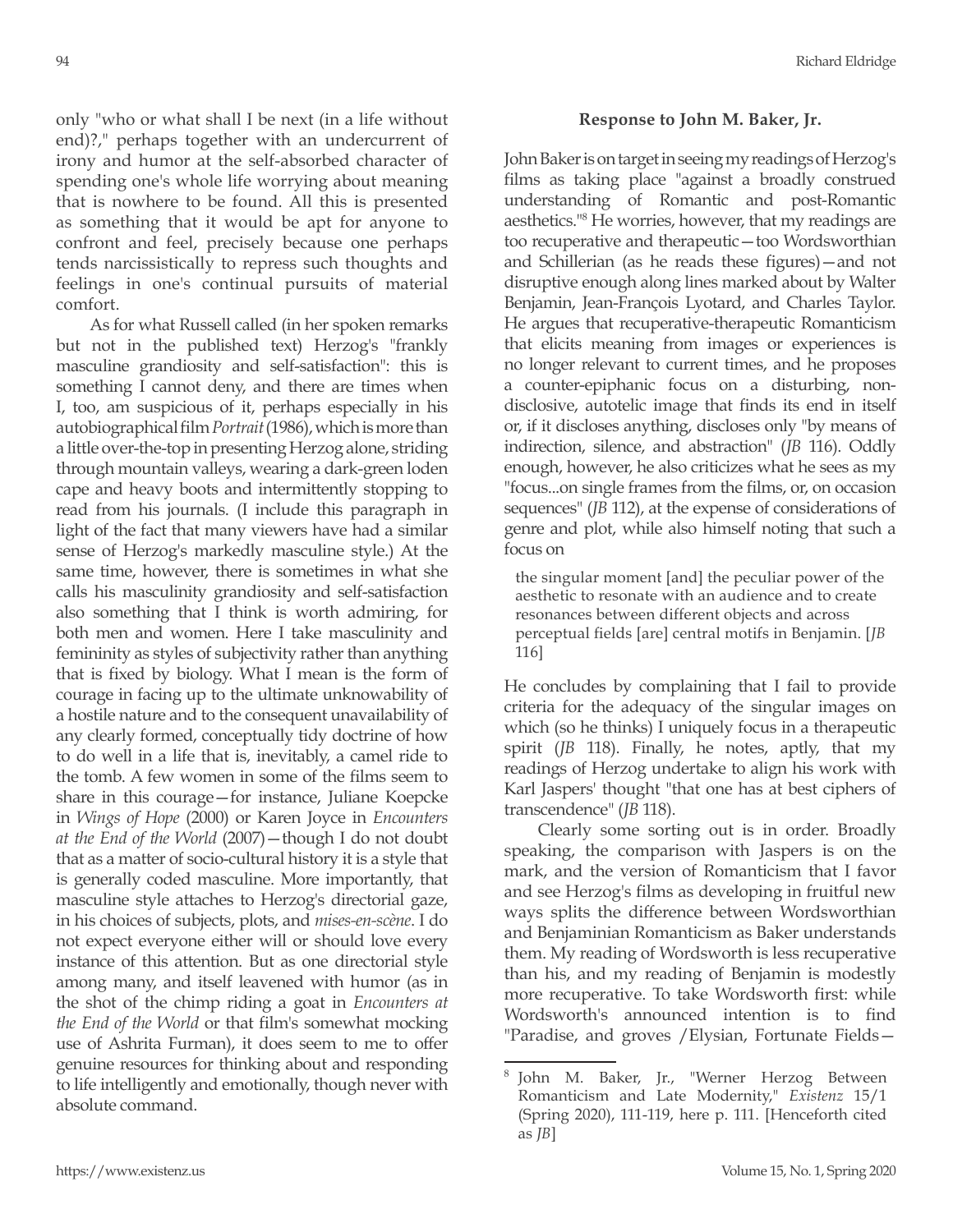like those of old /Sought in the Atlantic Main" to be continuously available to anyone as "a simple produce of the common day,"9 his actual accomplishment above all, the text of *The Prelude* itself—is more a continuing itinerary of unresolved swerves between confident recovery and recurrent anxiety, crisis, and despair than it is a recipe for achieving stabilized meaning. Dramas of alternatingly recuperative and alienating moments of experience are foregrounded in Wordsworth's writing over consoling dogma. Likewise, I am far closer to the cannier, more realistic, less naïve position taken by Friedrich Schiller in his essay "On Naïve and Sentimental Poetry" than to Schiller's more optimistic, yet self-contradictory position taken in his *Letters on the Aesthetic Education of Man* and to his sometime thought that beauty can save humanity. My Romantic plaidoyer is for heightened attentiveness and conversation about complexities and contradictions in human life, not for overcoming them or for achieving ultimate salvation. This heightened attentiveness and conversation can and ought, in my view, inform and figure in one's daily life: there is a kind of modest, qualified salvation from living in a state of anomie, alienation, and depression that is available through such attentiveness and conversation. Achieving that modest salvation is more an ongoing and incomplete process than it is a matter of achieving a final condition, as humans tend to live within alternations of what some religions refer to as apocalypse and *akedah*, or selfhood and love; and what Cavell called avoidance and acknowledgment. I am not sure that the fact of the problem of mediation—the fact, that is, of the complexities and contradictions of modern culture, however standing they are—makes an aspiration to this modest salvation that includes alternation either impossible or undesirable. The thought that no modest salvation is available strikes me as the counsel of either cynicism or despair.

I also take seriously Benjamin's relentless suspicion of the thought, perhaps the Gadamerian thought, that tradition is largely continuous and simply exists to be recovered. The idea that this is so, nurtured by the defenders of universal history, leads to seeing the achievements of the past as what Benjamin calls

*Kulturgüter* (cultural treasures) that turn into spoils that may be appropriated by the victors.10 Herzog's frequent rejection of straight linear narrative and his interest in the weird and the obsessive run counter to that way of looking at history as tradition, and, with Benjamin, I think that is a good thing. At the same time, however, what Benjamin calls the dialectical image, the "caesura in the movement of thought"<sup>11</sup> that yields a truth that "flashes up at the moment of its recognizability" (*CH* 390), sometimes in the form of or by way of a work of art, is not only momentary and disruptive. It is also able, Benjamin would have it, to contribute to the "courage, humor, cunning, and fortitude" of the victims of history and to bind them to the class struggle (*CH* 390). In the "initially excluded, negative component...a positive element emerges" too (*AP* 459, N1a,3).

How does all this bear on Herzog's work and on my reading of it? Contrary to what Baker suggests, one does not need to choose between an outdated therapeuticrecuperative, transcendence-seeking Romanticism and a more plausible paratactic, skeptical, Lyotardian historical-critical vigilance. One can, and should, have it both ways, by focusing on dramatic itineraries of experience rather than on bottom line conclusions.

In this context, it is important that Baker gets right my reading of the concluding scenes of *The White Diamond* as turning one's view "back to the human actors" (*JB* 114)—in particular to Graham Dorrington and Mark Anthony Yhap, who are experiencing the circling of the swifts around the waterfall, and to oneself, as one who is experiencing that same circling through the camera's attentions. Baker is also right to point both to the analogy between Dorrington-Yhap and Don Quixote-Sancho Panza and to the comic deflationary effect of showing the fruitless launching of champagne glasses over the falls in order to test the air currents. Overall, what matters is not only the isolated content of the arresting image, the circling of the swifts, but also how that content is experienced by human beings,

<sup>9</sup> William Wordsworth, "From The Recluse," in *William Wordsworth, Selected Poems and Prefaces*, ed. Jack Stillinger, Boston, MA: Houghton Mifflin Company 1965, pp.45-7, here p. 46, ll. 800-2, 808.

<sup>&</sup>lt;sup>10</sup> See Walter Benjamin, "On the Concept of History," in *Walter Benjamin, Selected Writings, Vol. 4, 1938- 1940*, ed. Howard Eiland and Michael W. Jennings, transl. Edmund Jephcott and others, Cambridge, MA: Harvard University Press 2002, pp. 389-400, here p. 391. [Henceforth cited as *CH*]

<sup>11</sup> Walter Benjamin, *The Arcades Project*, transl. Howard Eiland and Kevin McLaughlin, Cambridge, MA: Harvard University Press 1999, p. 475, N10a,3. [Henceforth cited as *AP*]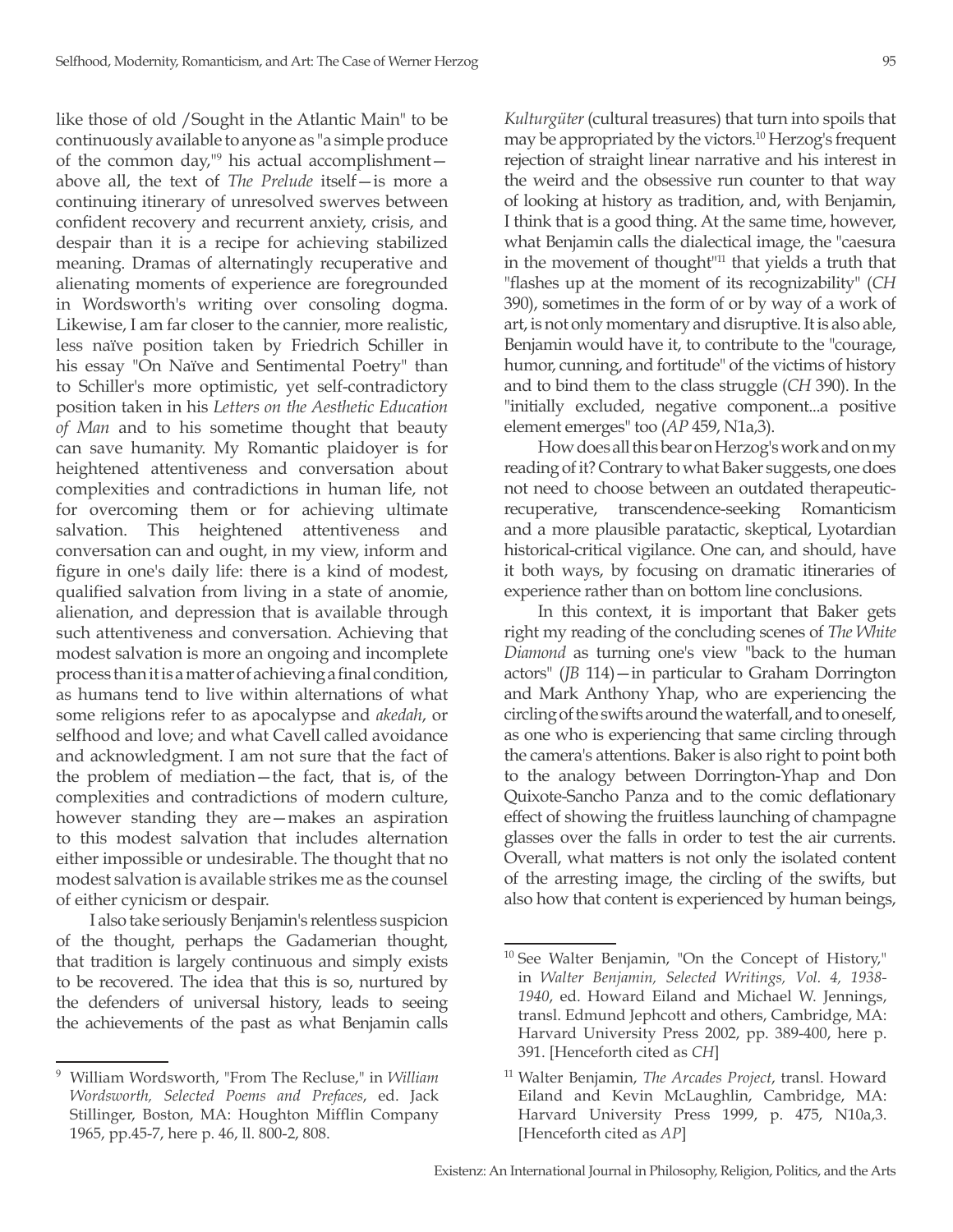both by Dorrington and Yhap, about whom the viewer at this point has learned quite a lot, and by oneself in one's sympathies with them and in sharing their spatial point of view by way of the camera's placement. My focus, then, is not only on arresting images, but also on the plot and context in relation to which these images matter either to the characters or to the viewers, as a film itself plots their experiences. To me, at least, in all at once presenting characters with histories, subjecting them to directorial commentary, and showing them experiencing the effects of an arresting moment that viewers, too, experience perceptually, *The White Diamond*, and frequently enough Herzog's work in general, earns one's trust as serious thought about life in the form of images that compose a narrative. Is there any good reason to think that this trust is naïve or misplaced?

# **Response to Brad Prager**

Brad Prager raises two important general questions about art. The first is "how is one to approach the supplemental relationship between art and philosophy?" coupled with the suggestion that it may be inapt in general to treat filmmakers as philosophers.<sup>12</sup> To this I offer a general response. Yes, there is a supplemental relation between art and philosophy, but it is two-way, not a relation of one-way dependence with art having priority (as the passage from Theodor Adorno that Prager cites seems to suggest). Here I follow Arthur Danto's Nietzsche-derived argument in Chapter 1 of *The Transfiguration of the Commonplace*  that making and responding to art emerged as distinct practices when and only when the literal re-presenting of the gods in ritual was slowly transformed into artistic representation of them.<sup>13</sup> As this transformation took place, there must have been some degree and kind of transformation in self-consciousness about exactly what the agents in question were doing in wearing masks, stepping onto a raised platform and representing the gods rather than incarnating them; likewise for transformation in the self-consciousnesses of members of the audience in assembling in order to

watch these presentations. And this is to say that the emergence of art as distinct practice is inseparable from some form of philosophical thought, that is, some form of reflective self-consciousness. Or, to put the same point in an idiom closer to Friedrich Schlegel and Walter Benjamin, art lives in part through being talked about.

And *vice versa*, as the passage from Adorno suggests, philosophy arises from and lives in relation to the practices of art (among others), while also itself making ineliminable use of images, metaphors, rhetorical tropes, patterns of emplotment, and other devices of artistic organization. As I have argued elsewhere, literature and philosophy are "partly complementary, partly opposed forms of attention to human life that...engage with and contest one another."<sup>14</sup> Hooray for them both, in both their complementarity and difference, as medially specific forms of thought and attention. Rather than urging any sort of replacement of one by the other, let alone any sense that Herzog does better what philosophy does less well, I am all for continuing interaction.

The issue of the relation between art and philosophy is further bound up with issues about the material conditions of each of them as forms of practice and with images of what critical attention to and in both art and philosophy should look like. Prager proposes that one would do better not to focus on meanings and artistic achievements, but instead to "concern oneself directly with the material conditions that determine a culture's ideas and values" (*BP* 123). Works of art in general, and especially films with their significant financing costs and manymember production teams, are made within the framework of social and economic conditions, and these conditions frequently enough have a significant share in shaping the contents of works, especially in more-or-less clichéd and pandering works that cater to the fantasies or prejudices of mass audiences. But do these conditions determine either a culture's ideas and values or the contents of the works that are produced within it? This claim about determination strikes me as either vague but uncontestable (when "determine" means "sometimes shape" as one factor

<sup>12</sup> Brad Prager, "Some Risks May Be Necessary," *Existenz* 15/1 (Spring 2020), 120-124, here p. 121. [Henceforth cited as *BP*]

<sup>13</sup> Arthur C. Danto, *The Transfiguration of the Commonplace: A Philosophy of Art*, Cambridge, MA: Harvard University Press 1981, pp. 1-32, here p. 19.

<sup>&</sup>lt;sup>14</sup> Richard Eldridge, "Introduction-Philosophy and Literature as Forms of Attention," in *The Oxford Handbook of Philosophy and Literature*, ed. Richard Eldridge, New York, NY: Oxford University Press 2009, pp. 3-15, here p. 13.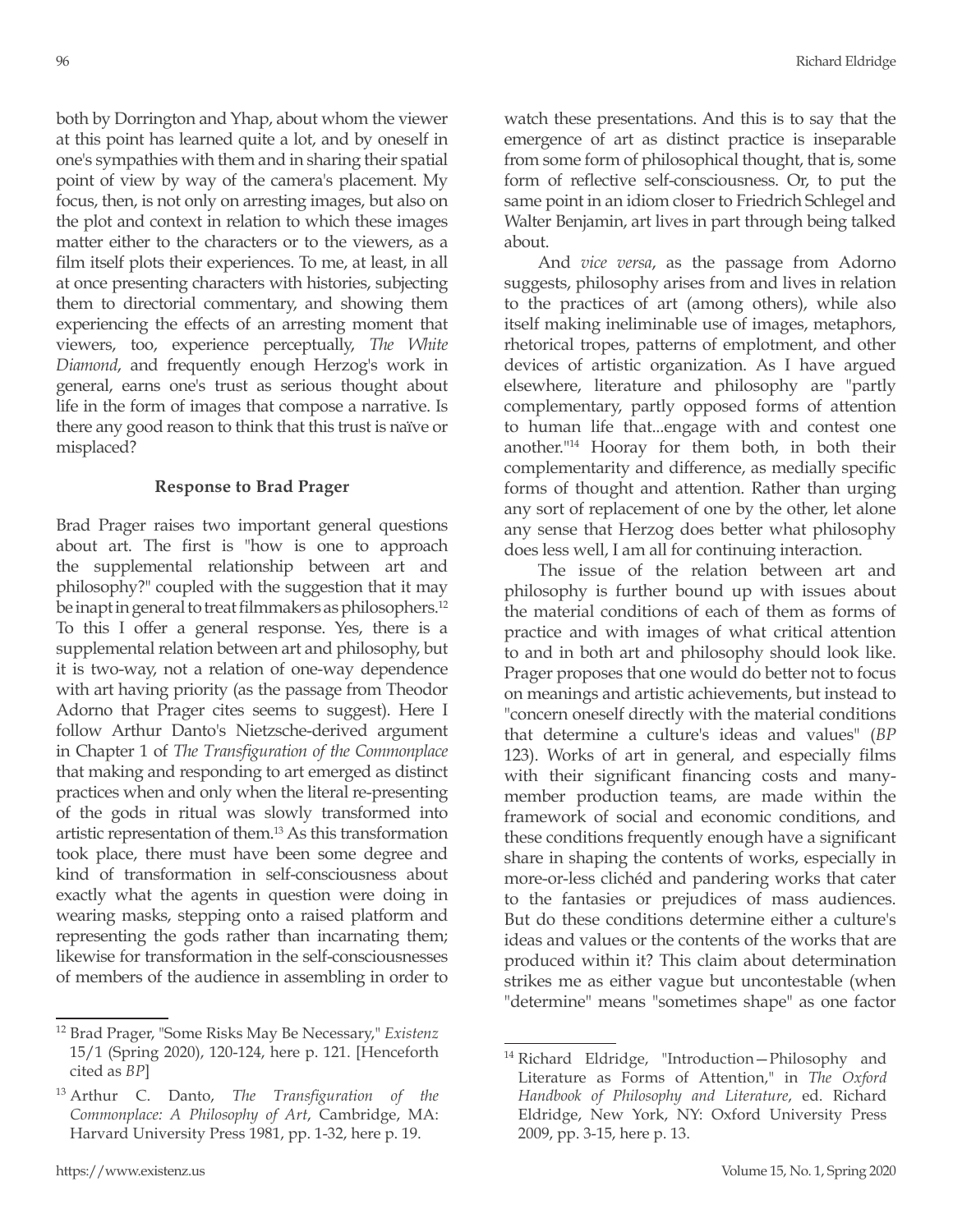among many) or false (when "determine" means "causally dispositive over all else," in all cases, no matter what). There are many ways to do criticism and to do it well, and foregrounding attention to material conditions is certainly one of them, apt for some cases. Prager is himself a distinguished practitioner of this style of criticism with respect to Herzog, and I have been instructed by his work. But there is also surely room for attention to meaning and artistic achievement. Prager implicitly concedes this when he asks, "How could anyone hope to fix the meaning of...*La Soufrière*?" (*BP* 121)—a film that, as he sees it, is dominated by a metaphor that is "hardly fixed in its meaning" (*BP* 122). If it is not fixed in its meaning, then surely that meaning is not determined by material conditions. One might of course consider multiple threads of complex determinations of complex meanings. But one might equally well try to understand and appreciate the complex content of the metaphor without reducing it to any kind of simple message.<sup>15</sup> As Cavell argued long ago, paraphrase is a way of trying, along with more extended critical acts of comparison, historical situation, and so forth, to come to grips with a complex, difficult work of art, not a replacement for the work or its meaning.16 To revert explicitly to the first question, it is, again, through being bound up with critical conversation that both art and philosophy are living practices (and *vice versa*).

The second question Prager raises is: how seriously should one take artists' largely post-hoc characterizations of the meanings of their works. In particular, do Herzog's voluminous staged and stylized remarks about his films constitute what Prager (citing John Davidson) calls a tar baby that attaches to one's thought and produces misunderstandings (*BP* 121)? Here I offer a second general response. The primary uses of the verb "intend" are to describe plans for the future where there is some uncertainty about whether the plans will come off and to qualify, explain, or partially excuse what one did in the past, as in "I intended to feed the cat, but I forgot." An intention, as J. L. Austin demonstrated, is not any sort of introspectible object-in-mind. Rather, "intentionally," "unintentionally," and their cousins are style-ofperformance adverbs.17 If this is right, then it would be a mistake even to consider Herzog's remarks about his own work as reports on some introspectible idea that existed prior to the appearance of the work itself and that was determinative of its shape and meaning. Of course, Herzog can and does make comments such as "I planned to do x, but y happened, so I did z instead" or "I planned to do x, faced some difficulties, and then succeeded in doing x." But these plans are formed within a temporally sustained practice of filmmaking, they are subject to ongoing modification, and they are variably more or less well fulfilled in the work. Works of art, including films, are intentionally made things; the so-called intentionalist fallacy is itself a fallacy. It makes no sense even to try to interpret a film or any other work of art as being just a structure. Making a film requires considerable planning and execution, and Herzog can describe that planning and execution and comment on how it went. But such descriptions and comments are not absolutely evidentially privileged reports on fully formed states of mind that are dispositive for a work's meaning. It follows that one should read what Herzog, or any other artist, has to say about his own artistic practice, and one should take what he says seriously, as one would take seriously the efforts at qualification, justification, exculpation, and so forth of any other agent. Herzog surely has some reflective acquaintance with what he wanted to achieve. But as with any other agent, one must look and see for oneself what was done and whether the agent's report is reliable. One must test Herzog's account of what he was up to in making a film against the film itself, letting film and account of it shed light on each other, and noting and resolving conflicts where one can. Should one then, as Prager asks, attribute courage and resoluteness to the man, so that Herzog becomes a dangerous apostle, to the films, to all of them, or only to some (BP 123)? My answer is: we should attribute courage and resoluteness to some films that were made by the man, and I hope my book goes some distance toward sorting out which ones: *Aguirre*, *Stroszek*, *The White Diamond*, and *Little Dieter*,

 $15$  I doubt that Prager would readily apply the picture of the material determination of meaning to works by artists from historically oppressed groups, to works with political stances that he favors, or to his own critical writing.

<sup>&</sup>lt;sup>16</sup> Stanley Cavell, "Aesthetic Problems of Modern Philosophy," in *Must We Mean What We Say?: A Book of Essays*, ed. Stanley Cavell, Cambridge, UK: Cambridge University Press 2015, pp. 68-90.

<sup>17</sup> J. L. Austin, "A Plea for Excuses," in *J. L. Austin, Philosophical Papers*, eds. James O. Urmson and Geoffrey J. Warnock, Oxford, GB: Oxford University Press 1979, pp. 175-204, here pp. 199-200.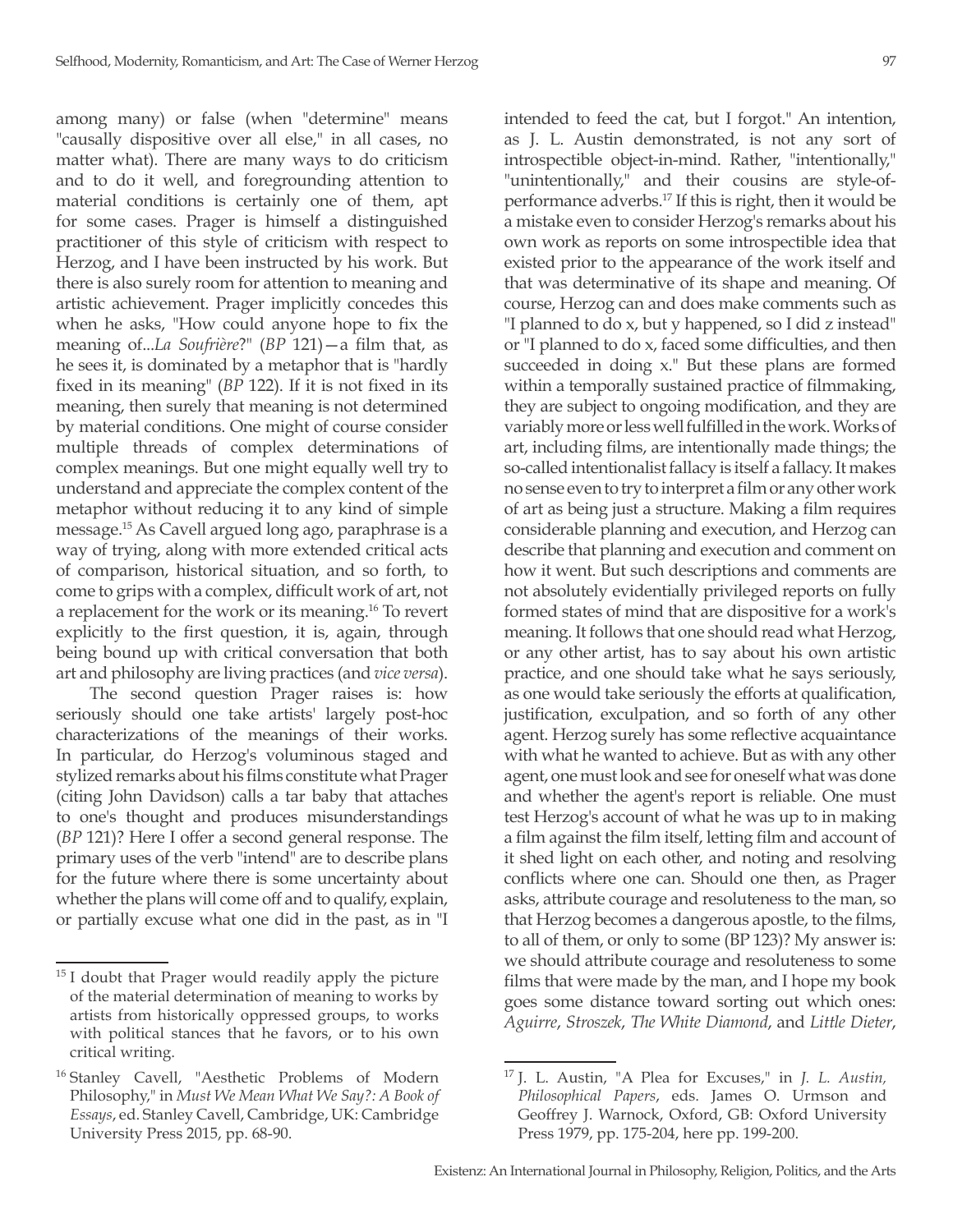for example, but not *The Wild Blue Yonder*, *Salt and Fire*, or even *Fitzcarraldo*.

This position about critically assessing what agents do applies as well to how to read Heidegger. Yes, the Black Notebooks did make his anti-Semitic tendencies more evident than they had been before, and in my view this should affect one's reading of *Being and Time*. Indeed, while citing approvingly and drawing on Heidegger's general understanding of human being-in-the-world, in this Herzog book I also call Heidegger's accounts in *Being and Time* of how to achieve resoluteness "distressingly empty and hence open to appropriation by decisionist fascism" (*WH* 19), citing disapprovingly his remark about the importance of "the nation...return[ing] to itself for the fulfillment of its vocation."<sup>18</sup> My way of using Heidegger is to accept his anti-dualism, his sense of the occlusion of the Absolute or the whole from one's conceptual grasp of it, and his sense of humans being thrown into a world-with-others that is not what it might better be, but instead to look elsewhere, for example to Herzog, for better models of the achievement of resoluteness.

Here, along with Prager, I accept Steven Vogel's remarks that "Kasper Hauser is not a prophet, come to describe the human situation: his *is* the human situation,<sup>119</sup> and that "Steiner's despair... is not a despair at being in a world which has this or that form of social organization; it is a despair at *being in any world at all*" (*OC* 13). Accession into self-consciousness, ego-formation, language, and the symbolic order is per se a fall into separateness and isolation, at least in part, as the props of one's affections are removed. The one qualification I would add to this ontological point is that different social worlds offer different possibilities of both tragedy and qualified recovery in relation to this ontological fall. And my argument overall is that Herzog in some films (but not all) powerfully and aptly scrutinizes ontologically primordial possibilities of tragedy and qualified recovery that are also historically specific to industrial commercial modernity.

The final issue Prager raises is whether one might do better to pay attention to very different sorts of documentaries that are more genuinely historical and attentive to political and ethnic differences than Herzog's stylizations are: for example to Wolfgang Fischer's 2018 film *Styx* (*BP* 124). My answer to this is that of course one should pay attention to such work along with Herzog's. That is, I did not mean anywhere to suggest that Herzog's films were a unique and self-sufficient source of morally and politically sufficient self-understanding. In fact, I think there is no such thing at all. Instead, for me his films occupy an important place, though just one place, in a broad and contested field of artistic and historical objects, attentions to which might enrich one's selfunderstanding but never perfect it. To put my claim on Herzog's behalf another way, I was reminded by Prager's urging of the importance of Wolfgang Fischer's film over Herzog's of a moment in François Truffaut's *Day for Night* (1973) where two evidently vapid German actresses, who have been brought to visit the set where the director, Ferrand, is shooting the film "Meet Pamela," ask him, respectively, "Why don't you make political films? Why don't you make erotic films?" The implication of the humor here is that these actresses' sense of how art achieves importance is misplaced and that the film one is watching, *Day for Night*, has its own politics and eroticism that are less obvious and predictable than what the actresses seem to expect. I would also make a similar point about Herzog's *Lessons of Darkness* (1992) in particular. This film, to me, holds up strikingly well, despite, or rather in virtue of, the fact that it is largely highly stylized and apocalyptic, not analytically journalistic about immediately political causes and effects of the first Gulf War. It is worth seeing and talking about, with both appreciative and critical attention to its vision and politics, along with attention to and talk about many other films and artistic objects.

# **Response to Katrina Mitcheson**

Katrina Mitcheson asks an excellent question: "If Herzog's presence as a filmmaker is so overt how does one square this with the idea of a deeper truth that his films may reveal?"20 Here she is worried, but

 $18$  Martin Heidegger, "The Origin of the Work of Art," in *Poetry, Language, Thought*, ed. and transl. Albert Hofstadter, New York, NY: Harper & Row 1971, pp. 18-86, here p. 42.

<sup>19</sup> Steven Vogel, "Ontological Critique in the Work of Werner Herzog," *Post Script* 7/3 (Summer 1988), 2-13, here p. 5. [Henceforth cited as *OC*]

<sup>20</sup> Katrina Mitcheson, "Werner Herzog's Ecstatic Truth," *Existenz* 15/1 (Spring 2020), 125-129, here p. 127. [Henceforth cited as *KM*]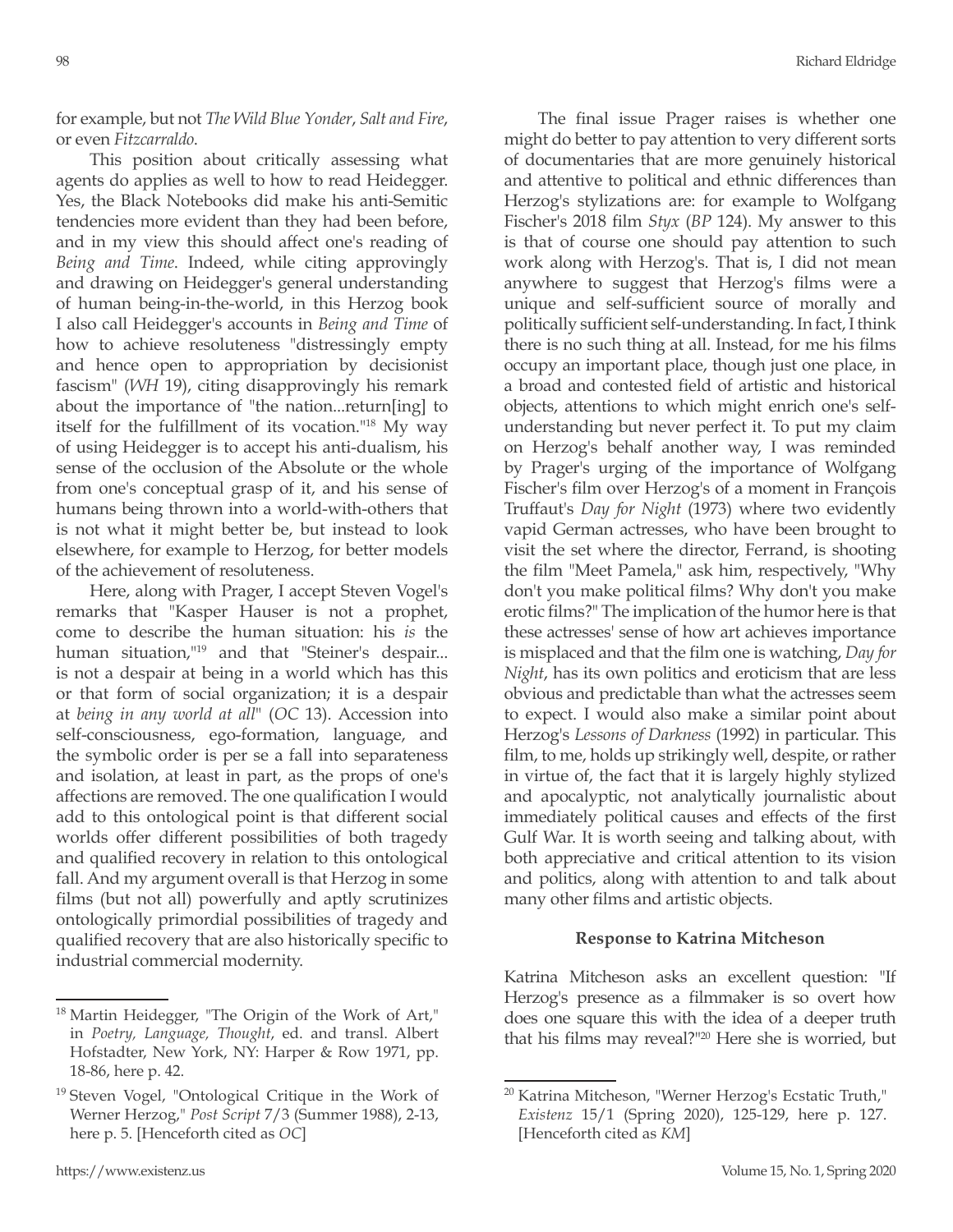also curious, about a potential conflict between the marked presence in Herzog's films of his perspective on events as it is signaled in such details as voice-overs, bravura shots that allude to other Herzog films, and Herzog's own appearances on screen within many of his documentaries, on the one hand, and truth on the other. She asks,

How does Eldridge think that the self-signaling film techniques that have been pointed to by Singer, work with or contribute to the possibility of the experience of a deeper or ecstatic truth? [*KM* 127]

Mitcheson goes on to suggest that these questions might be answered, and the initial appearance of conflict might be resolved, by thinking of "an inner truth," or the kind of ecstatic truth that Herzog claims to pursue and to embody in his films,

in Nietzschean terms as the denial of any sharp divide between an inner and outer, suggesting a continuum between the active power of interpreting and shaping one's experience and oneself, and the active powers of nature...This move allows one to understand Herzog's concept of ecstatic truth as a truth that can only be arrived at through a process that changes the subject [*KM* 128]

rather than as simply the neutral recording of some reality exterior to the subject. Picking up on my comments on Pierre Hadot's work on philosophy as consisting in spiritual exercises, she suggests that "the conversion of the subject, allowing one to access the truth, is achieved gradually, through hard work, repetition, and exercises" (*KM* 128).

I think this is exactly right, both with regard to my own views about Herzog and with regard to truth in philosophy and art in general. It is worthwhile to follow out a bit further what is involved in thinking of these active powers quoted above. First, I take it that human beings are natural beings whose lives are themselves bound up with natural processes of growth, development, and, ultimately, decay. Yet humans are also distinctive natural beings who develop perspectives on these processes and, more broadly, on their lives in time, led in awareness of death, and conducted with the thought that one might live (and others have lived and do live) differently than how one actually does live or how one is expected to live by one's community. In Heidggerian terms, human beings are the kinds of beings who call their own being into question, who wonder how to lead their lives within nature and time actively and fruitfully.

According to my own Romantic and neo-Hegelian line of thinking, a principal issue that human beings have in view as they reflect on their courses of life, actual and potential, is how they might effectively deploy their powers of reflection, of choice, and of making and participating in culture so as to achieve and sustain both a stable, enduring sense that their lives are worthwhile (are to be willed) and the endorsement from other reflective subjects of the fact that they have achieved this sense and done something worth willing. Wordsworth memorably gives expression to this worry as he comments on what much of modern industrial commercial life in cities looked like to him:

The world is too much with us; late and soon, Getting and spending, we lay waste our powers: Little we see in Nature that is ours; We have given our hearts away, a sordid boon!<sup>21</sup>

More broadly, humans are creatures of commitments and disappointments, and we are reflectively aware of both.

Unfortunately, human beings' powers of addressing their disappointments and forming new commitments in new modes of cultural life are divided and contested among them, as the pervasiveness of structural social conflict in history shows. Here I am closer to Adorno and to other radically left neo-Hegelians than to Hegel in his moments of optimism. Sometimes apocalyptic, world-denying, chthonically individual energies in the style of Nietzsche will be called for in order to challenge staleness; sometimes domestication and rebinding to the common will be called for as the only arena in which, finally, thought, sanity, and reciprocity are possible. In no cases, I think, will there be clear, dispositive recipes for avoiding significant conflict and unsettlement.

In this situation, a body of images that shows one not only agents deploying energies of heroic departure from ordinary life and expectations (for example, climbing 8,000 meter mountains or prostrating oneself after every step of a thousand-mile religious pilgrimage), but also offers perspectives on those deployments and opportunities to think and feel along with both their agents and with

<sup>21</sup> William Wordsworth, "The World is Too Much with Us," in *William Wordsworth, Selected Poems and Prefaces*, ed. Jack Stillinger, Boston, MA: Houghton Mifflin Company 1965, p. 182, ll. 1-4.